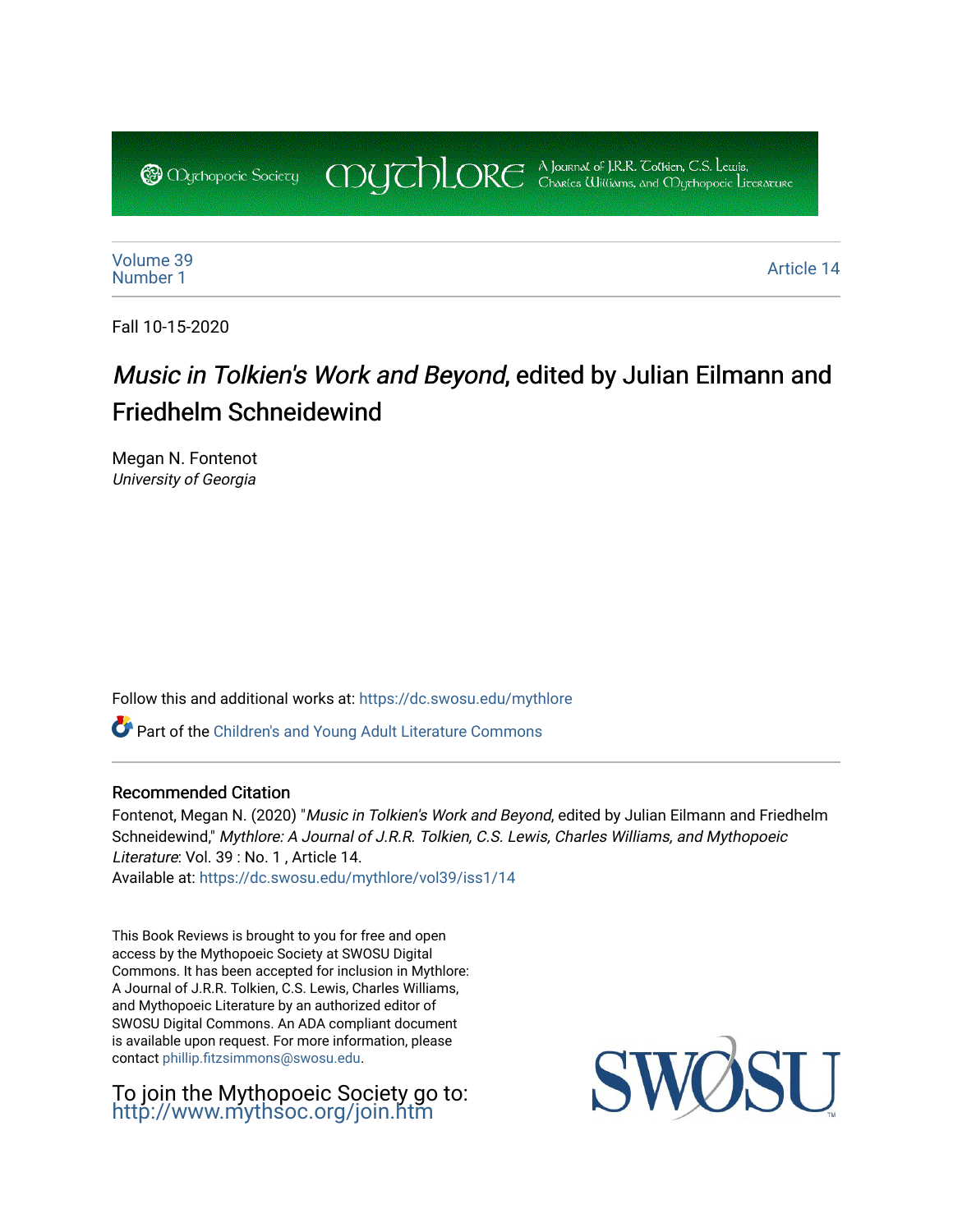## Mythcon 52: The Mythic, the Fantastic, and the Alien

Albuquerque, New Mexico; July 29 - August 1, 2022 <http://www.mythsoc.org/mythcon/mythcon-52.htm>

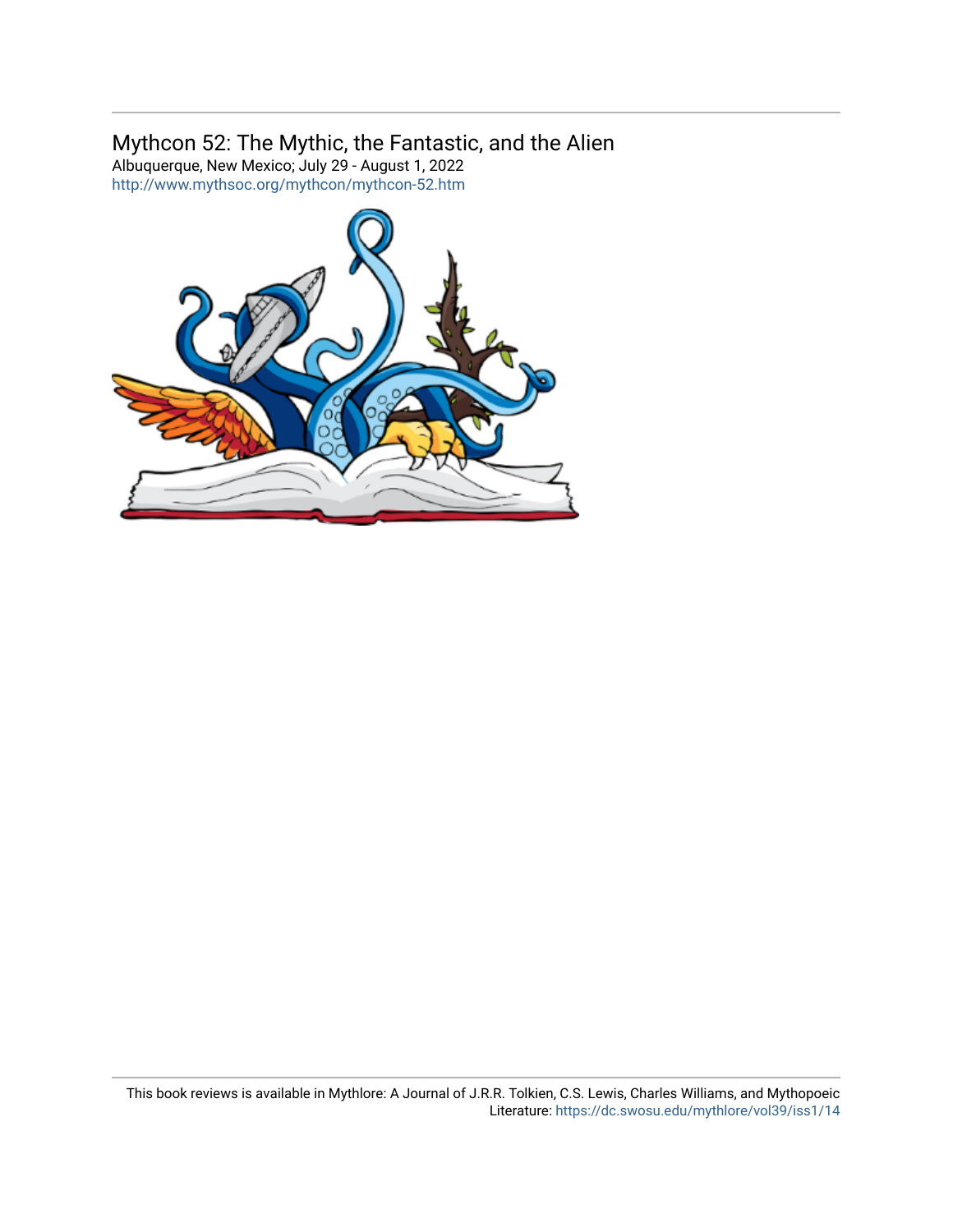complexities oversimplified. Doyle does discuss key scenes in which Orcs are depicted as utterly human, complaining about their superiors and speculating about motives and outcomes, but Doyle sees these as examples of Mordor's dystopian political organization and of the Orcs' inherently evil character (156– 159). Tolkien's depiction of Orcs is somewhat vexed, but his moral imagination is far more complicated than is typically granted or emphasized in *Utopian and Dystopian Themes in Tolkien's Legendarium*.

Still, *Utopian and Dystopian Themes in Tolkien's Legendarium* is an interesting study of Tolkien's world in relation to these political and cultural discourses. By bringing together studies of Tolkien's sources and genres, his environmental views, his uses of myth, and his political theory, combined with detailed readings of key scenes and passages from *The Hobbit*, *The Lord of the Rings*, and *The Silmarillion*, Mark Doyle has made a significant contribution to Tolkien studies and to our understanding of the ways that fantasy literature connects us to social, political, and philosophical concerns that are very much part of our real world.

—Robert T. Tally Jr.

## **WORKS CITED**

Shippey, T.A. *J.R.R. Tolkien: Author of the Century.* Houghton Mifflin, 2000. Tolkien, J.R.R. *The Silmarillion*, 2nd ed., edited by Christopher Tolkien. Houghton Mifflin, 2001.



**MUSIC IN TOLKIEN'S WORK AND BEYOND.** Julian Eilmann and Friedhelm Schneidewind, eds. Zürich and Jena: Walking Tree Publishers, 2019. 474 p. ISBN 9783905703399. \$32.00.

USIC IS A FOUNDATIONAL ASPECT of J.R.R. Tolkien's *legendarium*. It was there from the beginning, when *The Hobbit* first launched itself to an unsuspecting world, and then again when *The Lord of the Rings* took the simple world of Bilbo Baggins and reimagined it as part of the epic culture of Middleearth, full of life and terror and song. The posthumous publication of *The Silmarillion* only reaffirmed the centrality of music to Middle-earth, as readers sat breathless before the procreative songs of the Ainur as if under some spell. But even before this, Tolkien had been telling stories in song; indeed, many of the earliest tales from Arda are written as songs or poetry, and he continued writing and rewriting them his entire life.  $\bigcirc$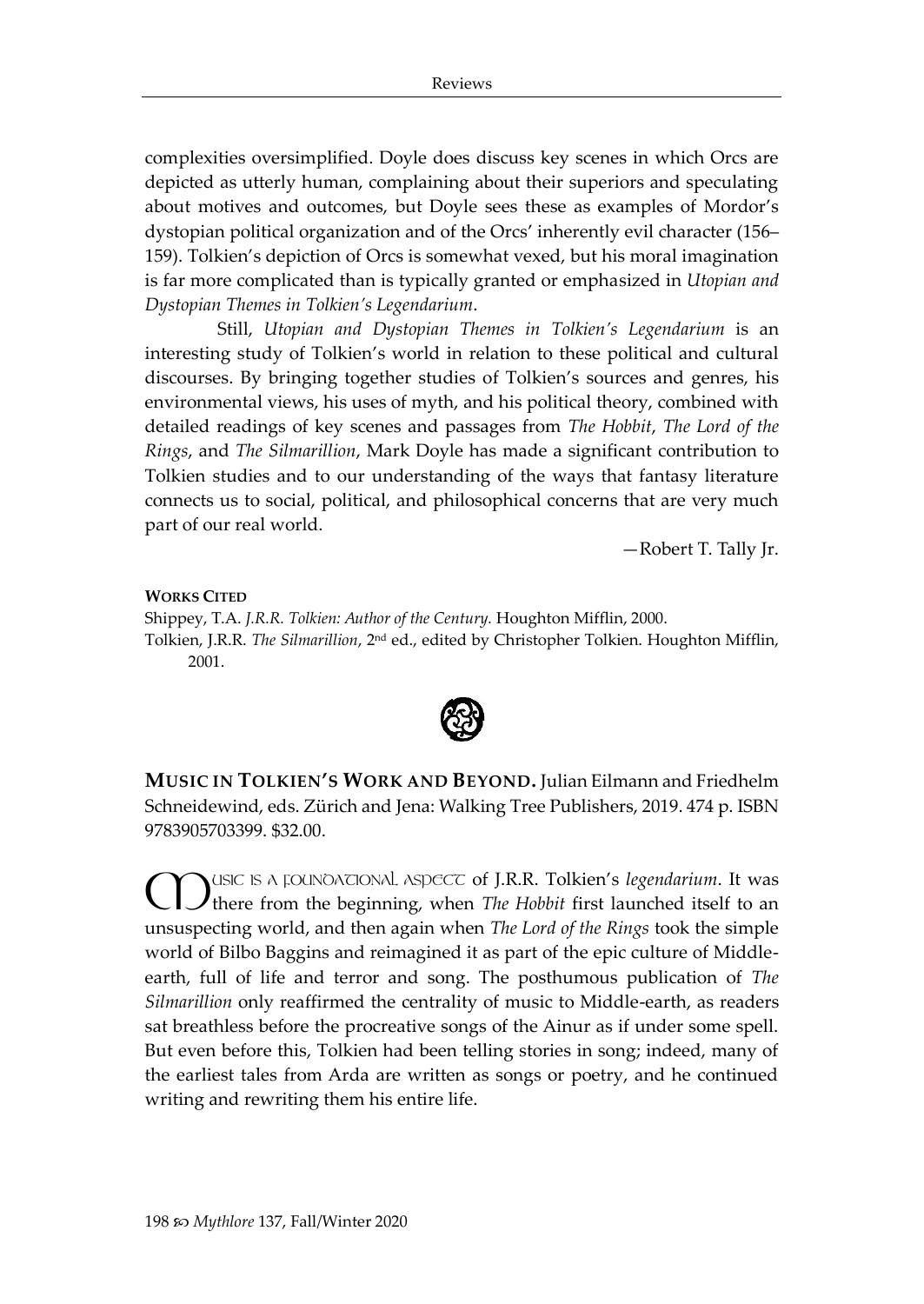It's no wonder, then, that critics and scholars of Tolkien have been fascinated by and drawn to his investment in music and poetry. They have written of Tolkien's music and the similarly procreative music of Väinämöinen, the singing sorcerer of the Finnish *Kalevala*. They explore the interplay between song and words of power, both of which are capable of introducing physical and spiritual changes into the very fabric of the world. They interrogate the role of the Music of Ilúvatar: its potency, its mercy, and its omnipotence. Music, in Middle-earth, is power. Who can forget Lúthien razing the haunted isle of Sauron with song, or singing the great Enemy Morgoth into forgetful sleep? Who is unmoved when Sam, bowed down by grief and despair in the tower of Cirith Ungol, pours out the torments of his soul in a song of defiance and hope?

So scholars write and debate and exclaim in awe as they—or we contemplate Tolkien's music, and never seem to come to the end of all there is to say. *Music in Tolkien's Work and Beyond* carries forward that tradition. According to the editors, Julian Eilmann and Friedhelm Schneidewind, the collection envisions itself as a "follow-up volume" to "the well-received 2010 volume *Music in Middle-earth*" (ii). It aims to "simultaneously [follow] the path of analyzing the use and significance of music and musical elements in Tolkien's literary texts while also considering the broader context, such as adaptations and other authors and composers" (ii). The editors do not attempt to narrow the focus of such broad ambitions; the volume contains no unifying concept or goal apart from the general investigation of music that is (sometimes only speculatively or tangentially) related to Tolkien and his work.

The introduction also does not attempt to suggest what contributions the volume will make to current scholarship, which is unfortunate, as it leaves the contents arranged round each other in a nebulous and ill-determined cloud. Since there is no conclusion to tie together these loose threads, they remain loose, unconnected.

So the introduction occasionally fails in its purpose. Several of the essay summaries provided are entirely unhelpful, and usually no different from the abstracts included as the headings to each chapter. Take, for instance, this short one: "Patrick Schmitz compares the function of music in Patrick Rothfuss's *Kingkiller Chronicles* with *The Lord of the Rings*. In doing so, similarities and differences between Tolkien's seminal work and the well-regarded piece of new fantasy literature are revealed" (vi). This is just the sort of vague statement of purpose that would receive low marks in most composition courses. It is, granted, the worst offender, but the reader may find the disparities between the attention given to some essays over others curious.

In what follows, I will offer a few examples from the volume that I believe are representative of the whole. *Music in Tolkien's Work and Beyond* is a mixed bag. Its worst offenses, both as a whole and in the internal workings of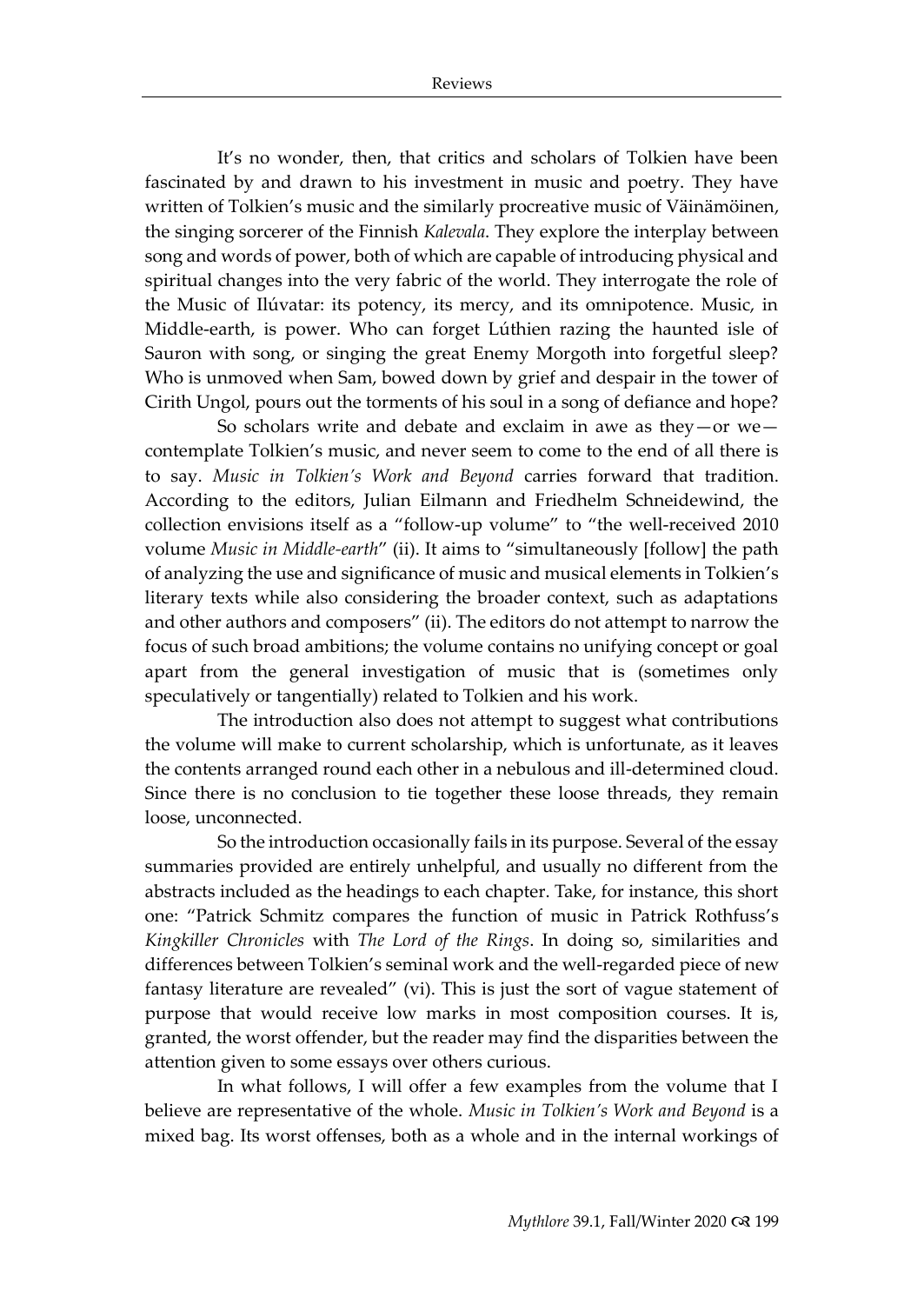some individual essays, are a lack of direction and organization; recurring errors of grammar and typography; and a strikingly oblivious attitude towards current Tolkien scholarship. (One essay in particular deigns to cite no one other than Tolkien and its own author.) Another failing that is less ubiquitous but just as egregious is the tendency of a number of authors to reduce, in the last analysis, their own complex and generative arguments down to little more than evidence for a symbolic interpretation of Tolkien's work within the paradigm of Christianity—a common turn in Tolkien Studies, to be sure.

I mentioned above the grammatical and typographical errors. These were particularly shocking because they suggest a lack of attention and care on the part of the editors: in one case I casually counted five typographical errors on a single page (including the misspelling of Eärendil as "Aerendil"). In another place, the grammatical mistakes were so frequent that they severely detracted from the clarity of the argument. Now, the editors do mention in their introduction that "there are some articles which have been originally published in German or English and had to be translated into the respective language for the publication," and that "the great number of papers presented here is also responsible for the fact that the editing and translating process took us much longer than intended" (viii). While I am sympathetic to the efforts that undoubtedly went into publishing such a volume, I cannot see even this as a valid excuse for releasing into print a volume so riddled with errors. Besides, in the English version, only one essay makes any mention of being translated—it is undoubtedly the worst offender, but by no means the only, so difficulties in translation do not seem to be the root of the problem.

For all this, the volume has its triumphs, which is why I do not want to immediately dismiss it. A number of the essays are well-structured, reveal at least an adequate knowledge of current scholarship, and offer thoughtful and interesting claims that will do much for Tolkien Studies. Take the following handful as an example.

Two essays in particular stand out as offering useful political readings of Tolkien and his work. Jörg Fündling's "'Go forth, for it is there!': An Imperialist Battle Cry behind the Lament for Boromir" recognizes in said lament a subtle resistance to imperialism, which brings into question the imperialist projects of both Gondor and England. This interpretation not only steps away from traditional readings of the poem as a modified heroic elegy; it also offers an incisive critique of the price of war in which some may find echoes of Sam's momentary sympathy for the fallen warrior in Ithilien. Similarly, Lynn Forest-Hill's "Tolkien's Minstrelsy: The Performance of History and Authority" discovers in the poetry and songs of *The Lord of the Rings* an implicit critique of oppressive systems of power/knowledge. Together, these papers suggest that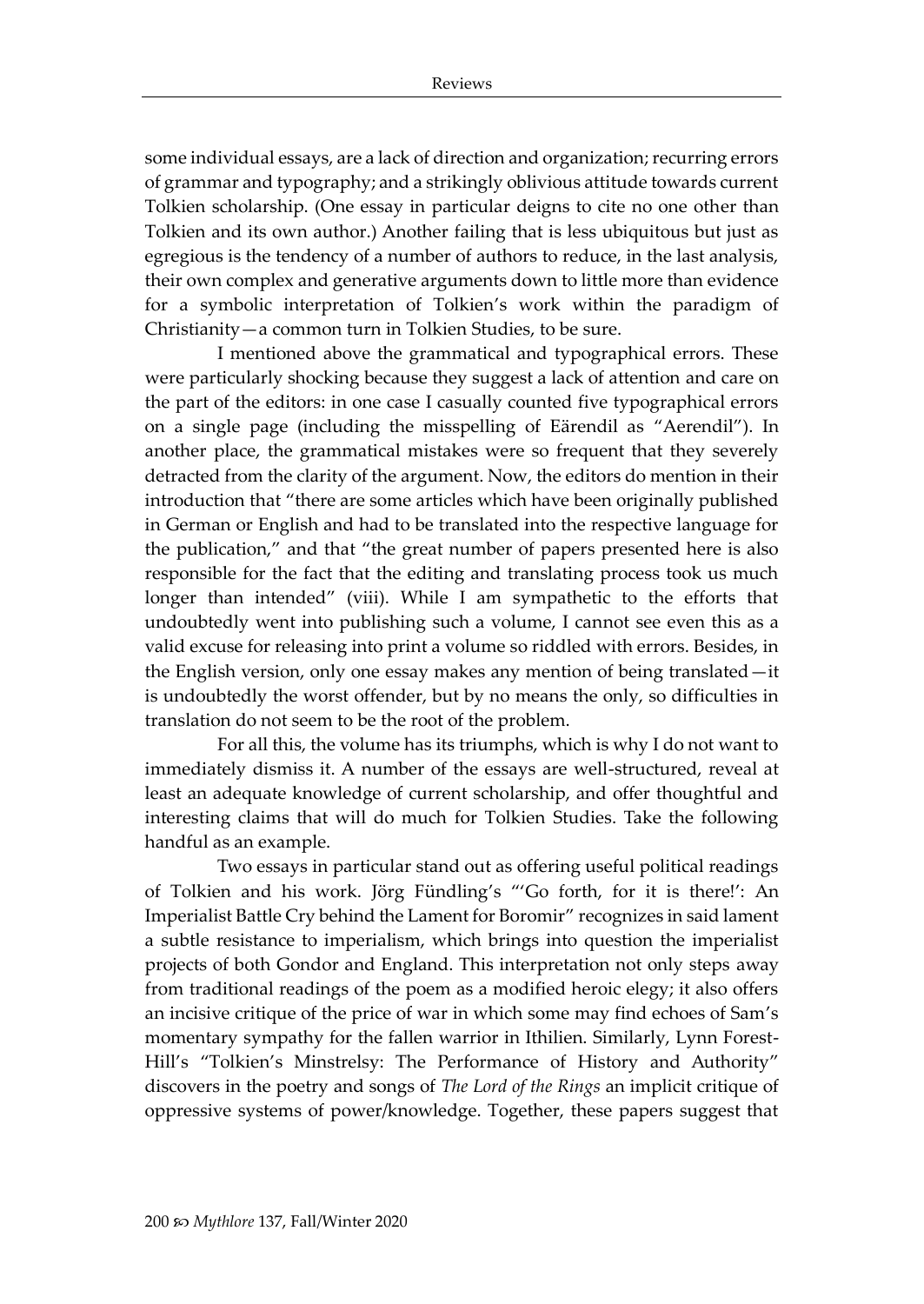readers might reconsider some of the political movements of Middle-earth, finding in them motivation for equitable and just change.

In his essay, Fündling explores the structural and thematic resemblance between Tolkien's "Lament for Boromir" and Rudyard Kipling's "The English Flag." Fündling first offers a detailed reading of the Tolkien poem's structure and rhythm, pointing out in particular its relation to the English ballad form and its "fill-in-the-blank" content. "Aragorn's first stanza [...] predetermines both the shape and the contents of the other two," Fündling points out. "Consequently, he and Legolas are able to 'fill up' about half of each stanza while only six of ten lines demand (or allow) additions of their own free choice" (113). These "additions" are, for Fündling, the meat of the lament: the "actual lament is written between the lines" (115). He also addresses the fact that Tolkien's original conception of the poem included a stanza for the later-ignored East Wind, and was far more irregular than its final state, which suggests to Fündling the Tolkien—Kipling parallel. Kipling's poem also asks the Four Winds for answers (120), is written with a similar rhythm, contains "markers of climate and local colour" (121), and is obsessed with death and the number of English lives lost for the sake of the Empire. Fündling's comparison is not unfounded: he directs the reader to a number of scholarly defenses of Kipling's influence on Tolkien, and then proceeds to reveal that a sort of catalogue of the Empire's gradual defeat was jotted down by Tolkien in the margins of the "Lament for Boromir" manuscript (126-7). The difference between the two, Fündling suggests, is that Tolkien was less certain than Kipling that the imperialist cause was worth the number of lives lost. "Kipling," he writes, "whose son had not yet been declared missing in Belgium, had offhandedly approved of such a price if his vision of the Empire demanded it" (128). Tolkien, on the other hand, had lost nearly all his close friends in the first war, and was agonizing over the safety of his sons in the second. Rather than support the cause, he questions it in the voice of a grieving father (the "Lament" was originally written to be spoken by Denethor) who cannot measure the worth of a nation over the price of his own son. The "Lament for Boromir," Fündling asserts, "spun the older poem round one of its axes—namely, the question [of] how high the cost of human lives may be" (128). Fündling's essay is a priceless contribution for those scholars interested especially in the imperialist mission of Gondor (see Elendil's words upon arriving in Middle-earth), for it reads the poem in a new way: not simply as a modified heroic elegy for a fallen warrior, but as a troubled interrogation of the contemporary political drama unfolding across both primary and secondary worlds.

Forest-Hill begins her paper by pointing out that *The Lord of the Rings* doesn't offer readers many examples of proper medieval minstrelsy (176): professional (i.e., paid or commissioned) minstrels are few, rarely named, and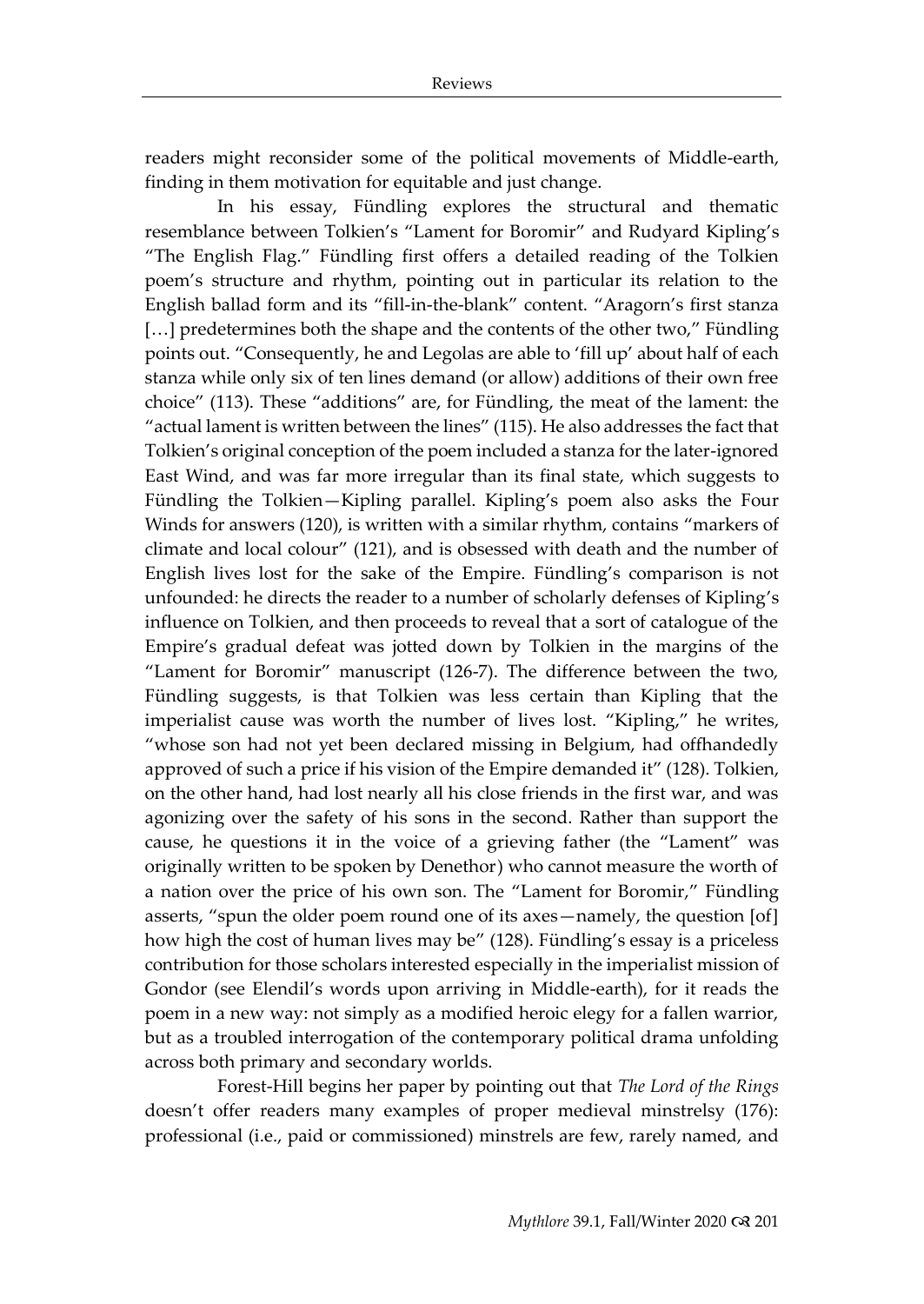soon forgotten. Rather, non-professional minstrelsy, which is characterized by an improvisational approach to song and poetry, is far more common: and more importantly, it pushes against the boundaries of race, class, and status (177). This latter idea is Forest-Hill's most important contribution here. History in Middleearth is often considered an affair for learned and high-class individuals. It is primarily written in elvish, and is often secreted away to become either hoarded (Rivendell) or forgotten (Minas Tirith). Song-writers like Bilbo, she argues, make history more accessible by translating it into songs in the vernacular (180). Thus, for Forest-Hill, translation in Middle-earth becomes a political act, resembling the struggles between scholarly and vernacular languages, and between print and oral cultures, in the Middle Ages and beyond (181). It is furthermore a power-act, a position of authority that is capable of putting elvish nostalgia in the mouth of a hobbit (188). Forest-Hill uses this idea to argue that translations and "versions," therefore, should more accurately be thought of as "variations on a theme" (196); if we wish to honor the politically-charged *mouvance* of poetry, song, and history in Middle-earth, we must consider all versions as being equal—none should be preferred over any other, nor should the "original" be considered more correct (197). Finally, in an exciting turn, Forest-Hill posits that we should see Tolkien's "translation" acts in the same way. When Tolkien halts the narrative to regale the reader with tales of long ago, it is in fact a "powerful assertion of [authorial] authority" (199): he is "smuggling" the supposedly "unpublishable" *Silmarillion* content into print (198), thereby making it more accessible. Critics who are concerned with Tolkien as Author have much to unpack here, as do those who are interested in adaptation studies, translation, and the socio-political landscape of Middle-earth.

For the reader interested in the interplay of sound, silence, and music, two papers come to mind. The first, Petra Zimmerman's "'A deep silence fell': Silence and the Presentation of 'Voices' in Tolkien" explores the measured silences of (primarily) *The Lord of the Rings*. She argues that silence is a predecessor to mindful listening, and that it signals to both characters and readers that something important is about to take place. Maureen F. Mann picks up the topics of silence and sound in her essay, "Musicality in Tolkien's Prose." Though dense in places, Mann uses Tolkien's obscure "Essay on Phonetic Symbolism" to expertly reveal the astounding care that Tolkien exercised in his prose writing.

Zimmerman launches her critique by pointing out that in *The Lord of the Rings*, silence is very often cast as negative, especially when it appears in forests (236). It "creates an almost unbearable tension" (236) and "cannot be dominated, because it seems to embrace its own will" (237). However, Zimmerman resists this reductive reading. More and more often, "silence is 'animated' by images from within," she insists (237). Characters consistently fill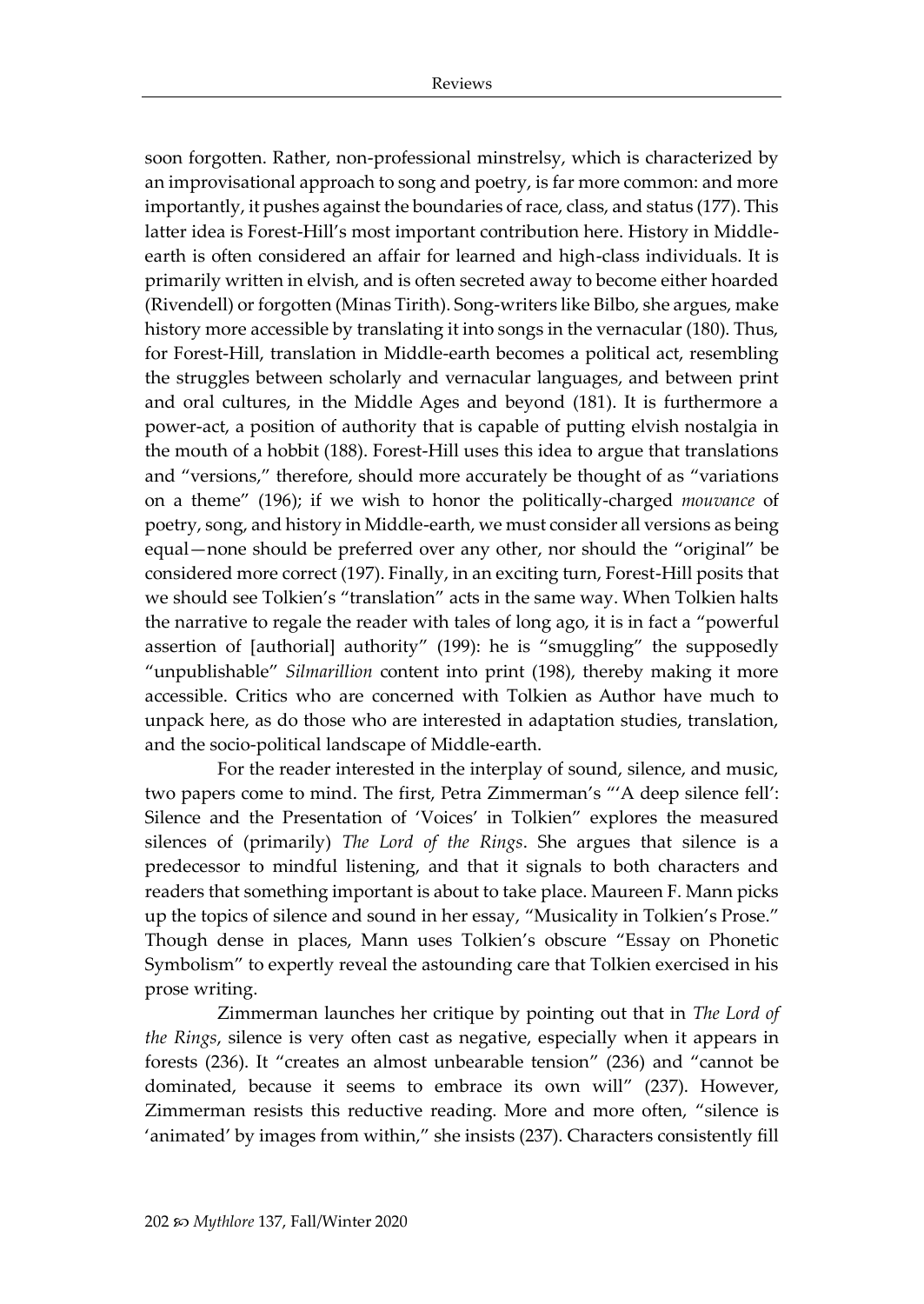silences with daydreams and healing rest: it is a space of emptiness that allows the sounds that follow to take full effect and the sounds that have just ceased to be contemplated. In other words, silence is "the precondition of listening closely" (239). But, significantly, "the fictional characters' process of listening is also spread to the reader who imagines mentally what the characters hear" (241). In fact, "our brain is able to simulate sounds set into writing and indicated as sounds (here by inverted commas) as real aural impressions—the reader hears inwardly what is written on paper" (241). For Zimmerman, this groundbreaking neurological discovery means that both readers and characters participate in the soundscapes of Middle-earth. The songs interspersed within the text only intensify this phenomenon, Zimmerman argues, because they "interrupt the chronological-linear narrative flow" (243) and characters usually experience the silence after a song as "fill[ed] with images that transcend" (247). Her point is that the people of Middle-earth, by participating in creating imaginative visions in the silences, actually "show [readers] how to succeed in filling 'space' and imagining a secondary world" (248). Thus, Zimmerman's argument has significant implications for ethics (in that she insists that respectful silence is the prerequisite of ethical relating), but for worldbuilding theories and practices as well.

Mann's essay takes the concept of sound and dissects it, arguing that sound in Tolkien carries the weight of meaning and leads to a deeper understanding of and appreciation for the world of Arda. There is a powerful "relationship between sound and meaning," Mann argues (208), in that even if the words themselves mean nothing to us, the *sound* of the words will impart knowledge. To support her claim, she investigates a number of significant scenes in *The Lord of the Rings* in which sound plays an important role. For example, in "The Flight to the Ford," "alliteration, adverbial inversion, and rhyme increase with the arrival of Glorfindel" (220). As the reader walks with Frodo and Sam into Shelob's lair, the complexity of the syntax increases radically, and the long sentences and stretched phrases extend the reader's sense of time (223-224). Bombadil, for Mann, is noteworthy because he "bring[s] into prominence the significance of sound," rhythm, and rhyme (222). In *The Hobbit*, alliteration marks heroic action (227). According to Mann, these kinds of stylistic contrivances invite the reader into deeper participation with the story that is being told. The musical, stylistic tendencies of Tolkien's prose, she suggests, "enhance or help formulate the comprehension of meaning" (207). When placed into conversation with Zimmerman's insistence that silence and sound in Tolkien's work facilitates readers' immersion in the secondary world, Mann's ideas are even more exciting. There are certainly many opportunities here to carry forward the discussion, bringing new complexities to readers' understanding of Tolkien's language.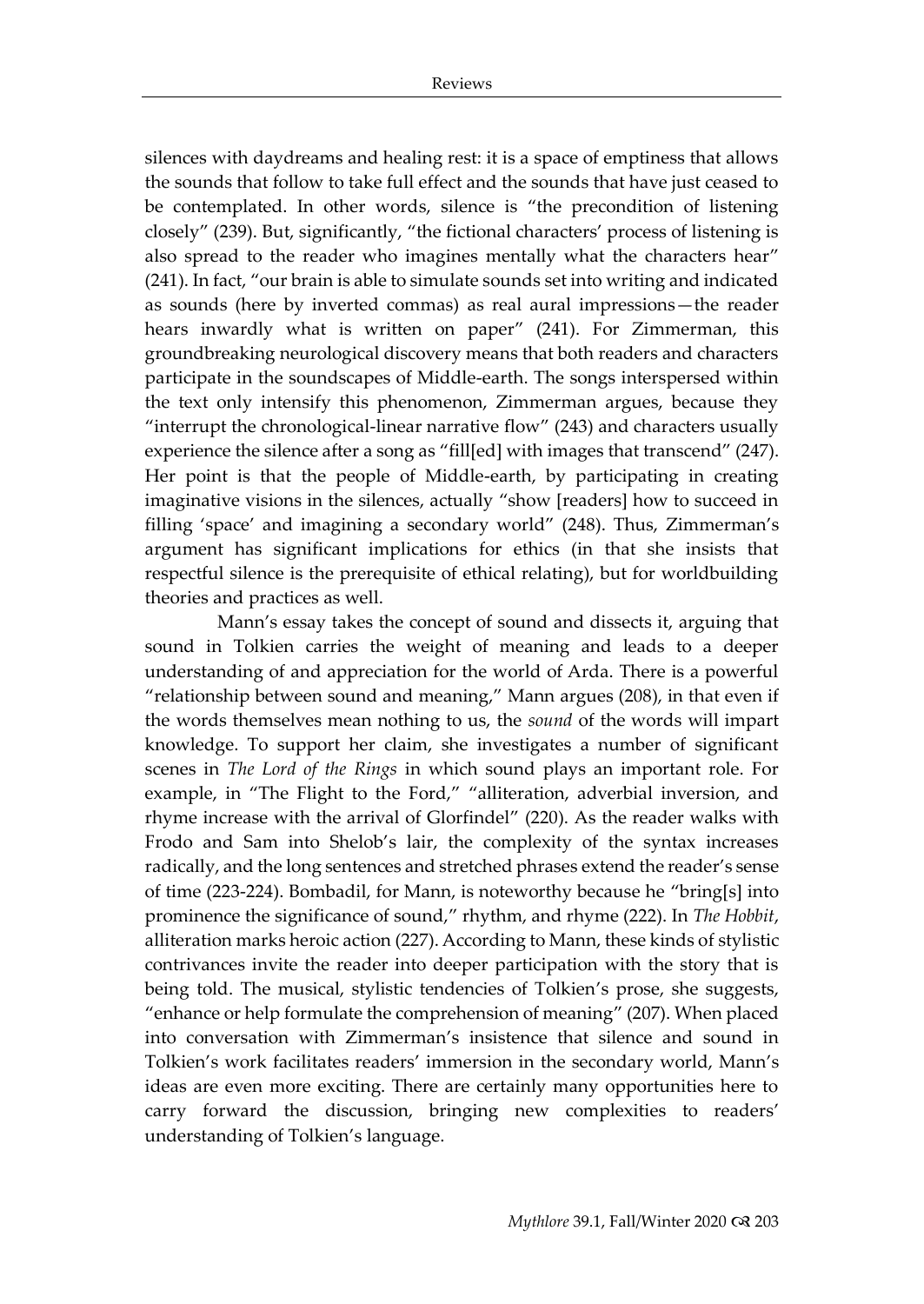The four essays presented above are representative, I think, of the best the collection has to offer. They are, on the whole, well-organized, thoughtprovoking, and suggest exciting directions yet to be explored in Tolkien studies. Other essays are certainly worth considering: some, like those of Łukasz Neubauer, Angela P. Nicholas, and Bradford Lee Eden would have been considerably improved had they not been so focused on description and summary—almost cataloguing—instead of analysis, and, by extension, been more invested in the current scholarship. Other essays tended to wander too far into speculation to be truly useful to the academic reader, or else were too invested in finding origin points for Tolkien's ideas (Nancy Martsch and Rainer Groß fall into this category), another common temptation in Tolkien scholarship. Yet others, like those of Allan Turner and Patrick Schmitz, simply needed more development.

A smaller number contained more serious problems. Chiara Bertoglio's "Polyphony, Collective Improvisation, and the Gift of Creation," which opens the collection, often failed to make necessary connections between sections; it attempted to tackle far too many ideas; and perhaps worst of all, it referred repeatedly to its own "sketchy references" and the fact that it "cannot establish with any certainty whether Tolkien was familiar with any individual possible source of influence" (6). Indeed, at times it regrettably seemed as if the author was more invested in displaying her own "omnivorous reading" than accounting for Tolkien's (6). It does, however, offer some interesting speculations about the nature of the Music of the Ainur that will encourage more scholarship on the texts' practical musical aspects.

"Laments and Mercy: Tolkien and Liturgical Music," from Michaël Devaux and Guglielmo Spirito, suffered a similar crisis of identity in that it seemed unable to decide whether it was a sermon, a devotional, or an academic article. It evidenced a critical lack of audience awareness, at one moment involving readers in melodramatic and flowery descriptions of the heights that "we" experience in prayer (29), and a mere page later condescendingly suggesting that if "you" are not particularly religious, or perhaps are misfortunate enough not to have had "elementary religious instruction," you "might assume that what would be fun around a campfire for young scouts […] deserves to take place in the church during Mass" (30-31). Only a few pages later, however, readers are called to think of all the many, many places ("everywhere," in fact) "we" hear and encounter the *Kyrie eleison"* (36). While the authors do make some interesting points, and clearly invested time and effort into their research (the charts laying out the Masses in the churches Tolkien attended during the years he was there are fascinating), the particulars of their argument are often lost in the melodrama of religious fervor and the unfounded assumptions that are made about their readers.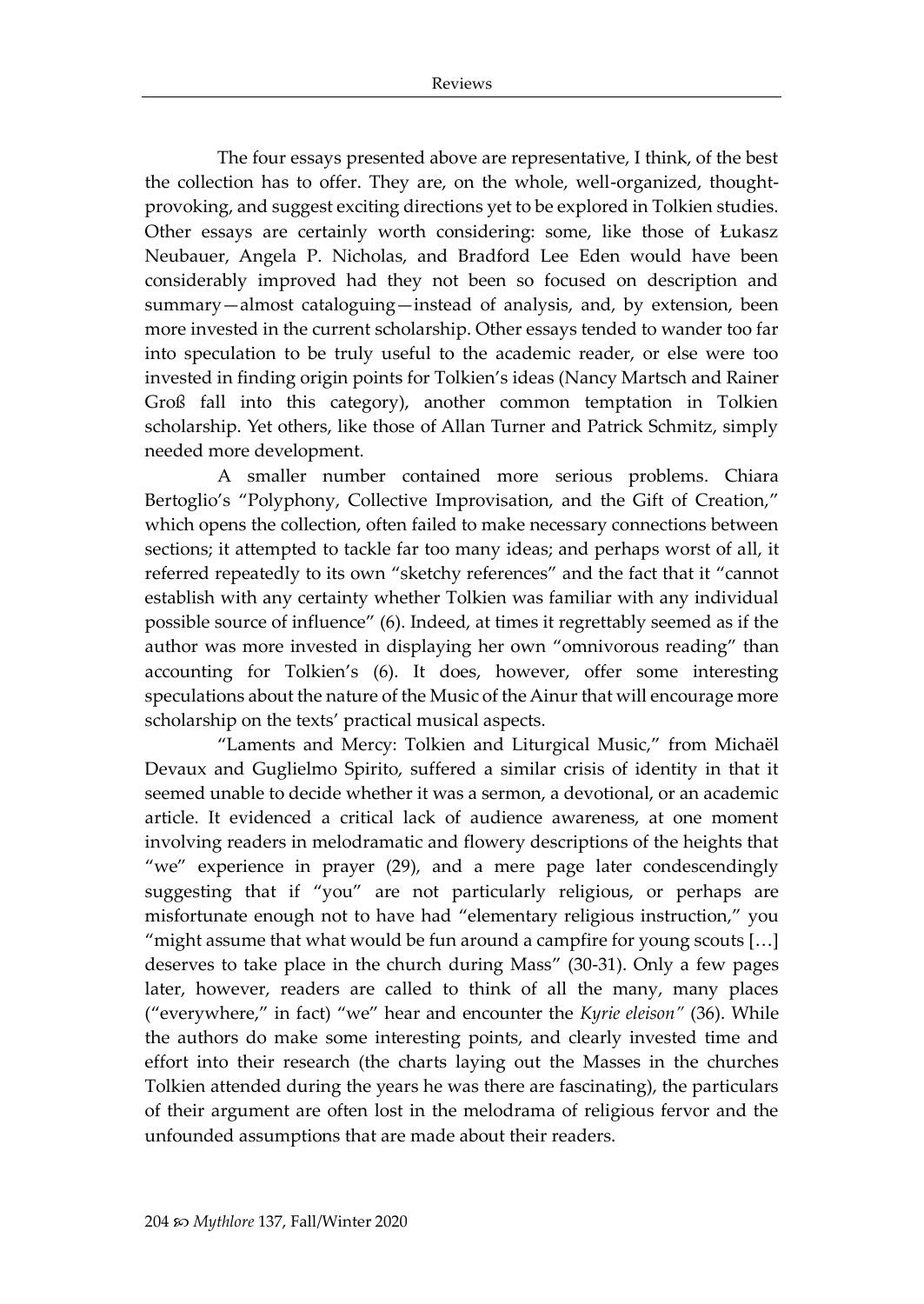Finally, before offering some more generalized conclusions, I want to address Tobias Escher's long essay, "Of Home Keys and Music Style Guides: Orchestral Scores for Tolkien-based Video Games," which left me particularly disappointed because, as the author notes, there is still so much to consider in the world of Tolkien-inspired gaming. Unfortunately, it contained numerous grammatical and typographical errors, and failures of style, too, that made it difficult to read. It also frequently wandered down rabbit holes; like Bertoglio's piece, it was simply trying to cover too much ground. Most unfortunate, however, was the fact that one of Escher's most important sources, Chance Thomas's *Music Style Guide* for video games inspired by Tolkien, "is not publicly available for legal reasons," meaning that its "whole content remains inaccessible save for some information disclosed by Thomas in a magazine article" (458). While I admire Escher's ambition in trying to "draw a number of conclusions about its content" through snippets in an interview (458), it seems to me a slippery slope to walk down, and not exactly a credible basis for an argument. What is clear, however, is that Escher has done some useful groundwork in preparing the way for future scholarship, and I personally hope we will see more of it. Maybe one day we'll even get to see that *Music Style Guide*.

I have not, of course, mentioned each of the 21 essays contained in *Music in Tolkien's Work and Beyond*. Rather, I have pointed to what seem to me to be the high and low points of the collection, as well as indicated its more general disappointments. The impression I am left with, after having pored over this volume for quite some time, is that a majority of its failures are editorial in nature. Disregarding the proliferation of copyediting mistakes that went (apparently) unnoticed, I would have to question even the volume's organization and composition. For example, Heidi Steimel's "An Orchestra in Middle-earth" is included in the "Instruments in Middle-earth" section, as the title might suggest—but in actuality, the essay is about primary world music that has been inspired by Tolkien's work (and not all of it is orchestral), and belongs rather in the "Music Beyond Tolkien" section, along with the paper on "Orchestral Scores in Tolkien-based Video Games."

Furthermore, it is unclear to me whether *Music in Tolkien's Work and Beyond* is meant to be a work of academic scholarship. The book refers to itself, in a roundabout way, as "Tolkien scholarship," and it even suggests that it contains "a multitude of different academic approaches" (ii). But some of the papers are hardly academic at all—I have already mentioned the number of essays which are merely summative or wildly speculative. For example, Groß's piece, while it does open with an overview of the history of organ building, does so for no discernable purpose outside of mere intrigue, and closes with speculative drawings of what the portatives of a few races of Middle-earth